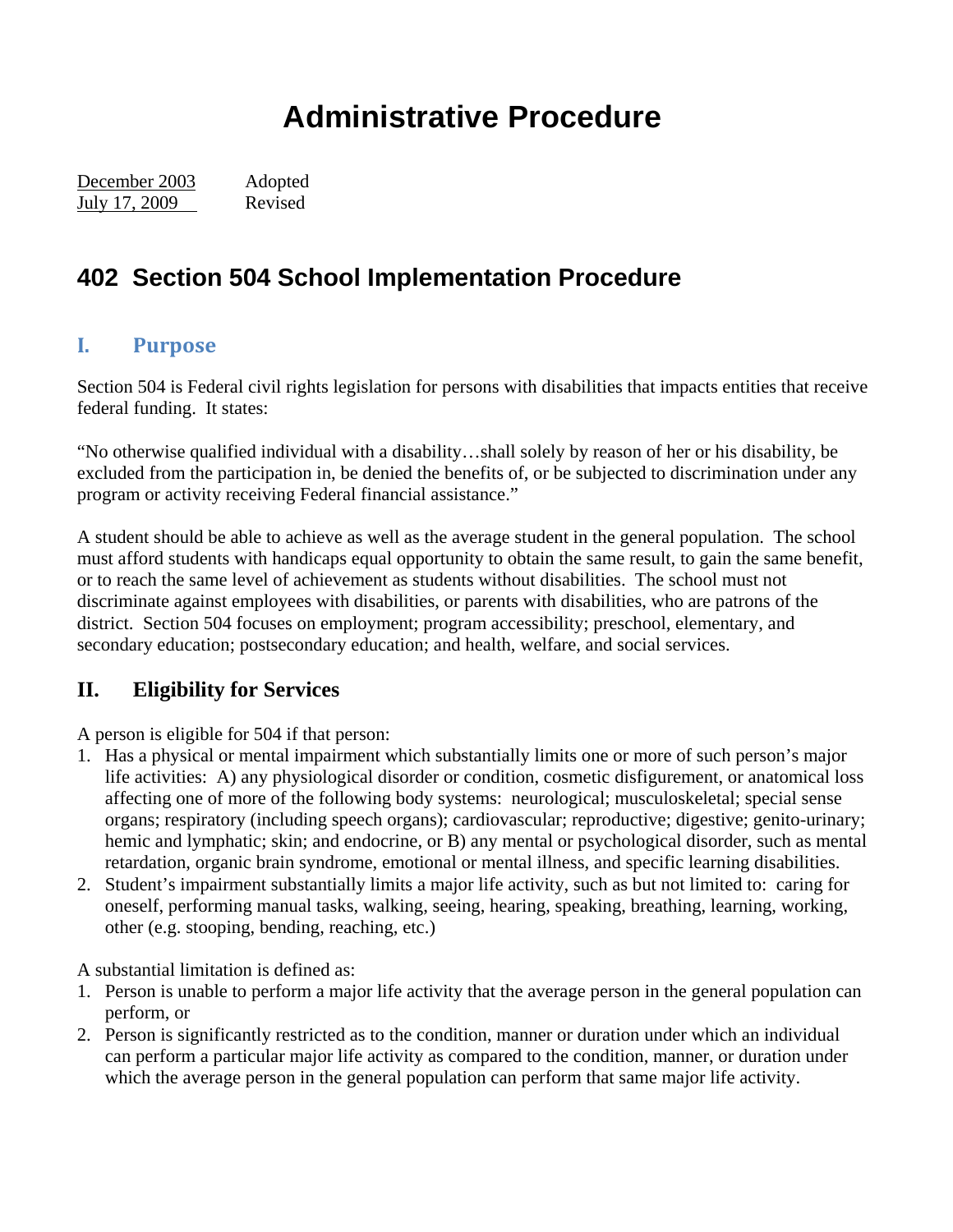## **III. School Procedure**

- 1. A required meeting should be facilitated to discuss appropriate classroom interventions with parents, teachers, administrator, and student prior to a new referral.
- 2. New Referrals A Referral form is to be filled out by referring person. Referral forms are available in the building. The completed Referral form is given to the building 504 Coordinator.
- 3. A meeting with the student's teachers, student contact team leader and/or 504 coordinator, and parents will be set up to determine eligibility and, depending on eligibility, an accommodation plan will be written. Students in Middle School and Elementary School would be encouraged to attend. Secondary students should attend this meeting. The Evaluation/Eligibility form will include area of concern, medical information, major life activity that is being affected, evaluation method (observation, testing, etc.), and findings. Parents will sign the Evaluation/Eligibility Form, be given the Parent's/Student's Rights information sheet, and be informed when a review/reevaluation will take place. This process should be followed for new referrals and for reviews/reevaluations of students/staff already on a 504 plan.
- 4. The Accommodation Plan will be distributed by the building coordinator to all new staff involved the first week of every quarter.
- 5. The District Superintendent is responsible for assuring that the District complies with Section 504. The telephone number is 763-972-3365, Ext. 2115.

## **Representatives**

Elementary Building Coordinator/Student Contact Team Leader: Darren Schuler, Principal; Middle School Building Coordinator/Student Contact Team Leader: Renee Klinkner, Principal; High School Student Contact Team Leader: Matthew Schoen, Principal; High School Building Coordinator: Matthew Schoen.

District Coordinator - All Schools: Dr. John Sweet, Superintendent.

### *Section 504 Rights*

Section 504 of the Rehabilitation Act provides services for students identified as having a disability as defined by the act, which substantially limits a major life activity. You have the following rights:

- 1. The right to be informed of your rights under Section 504 of the Rehabilitation Act.
- 2. The right for your child to have equal opportunities to participate in academic, nonacademic, and extra-curricular activities in your school.
- 3. The right to be modified about referral, evaluation, and programs for your child.
- 4. The right for your child to be evaluated fairly.
- 5. The right, if eligible for services under section 504, for your child to receive accommodations, modifications, and related services that will meet his/her needs as well as the needs of nondisabled students are met.
- 6. The right for your child to be educated with nondisabled peers as much as possible.
- 7. The right to an impartial hearing if you disagree with the school regarding your child's education program.
- 8. The right to review and obtain copies of your child's school records.
- 9. The right to request changes in the educational program of your child.
- 10. The right to request attorney fees related to securing your rights under Section 504 if you are successful in your appeal.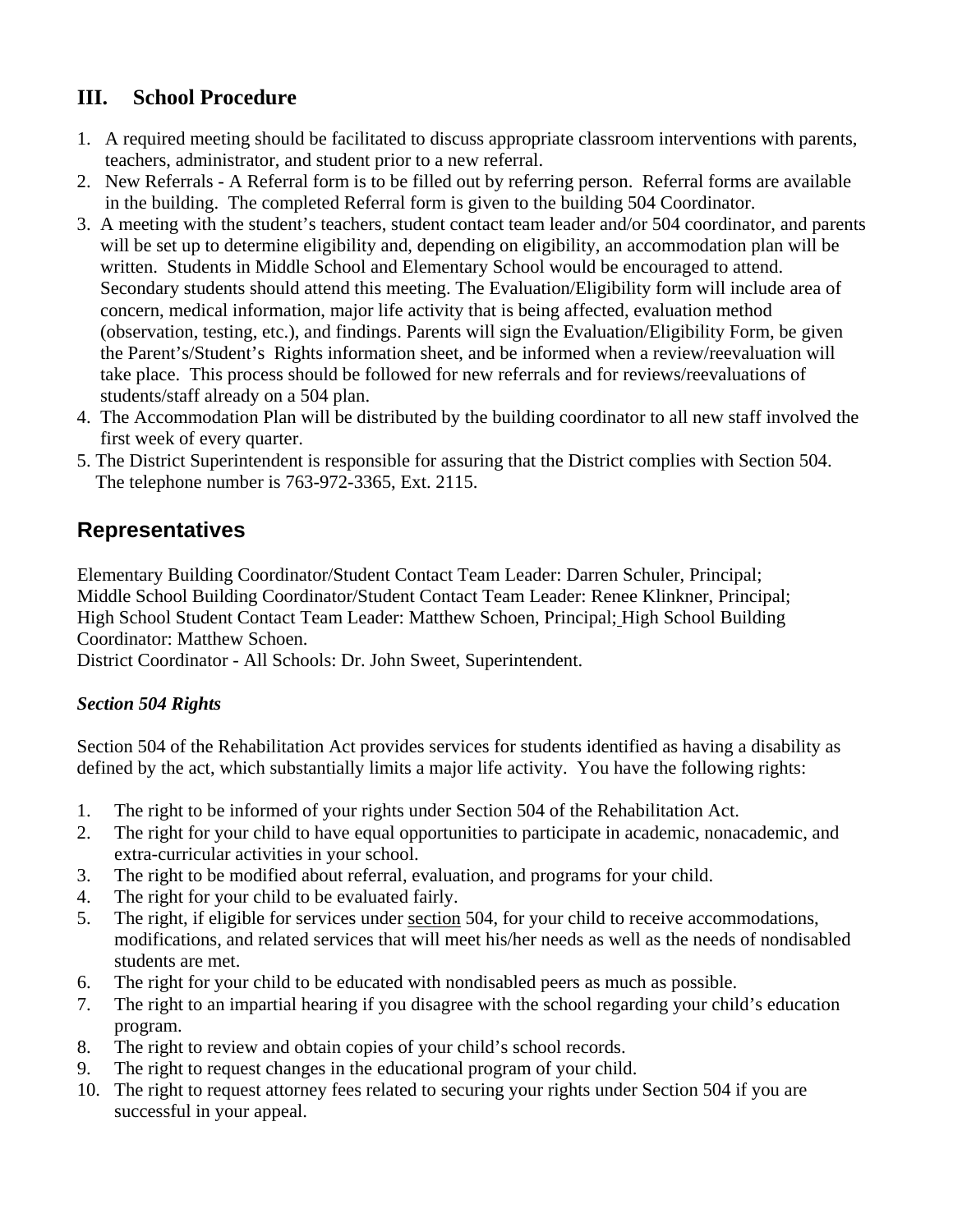#### **Section 504 Information Sheet DELANO PUBLIC SCHOOLS**

#### Overview and Purpose of 504 Policy

Section 504 is Federal civil rights legislation for persons with disabilities that impacts entities that receive federal funding. It states:

"No otherwise qualified individual with a disability…shall solely by reason of her or his disability, be excluded from the participation in, be denied the benefits of, or be subjected to discrimination under any program or activity receiving Federal financial assistance."

A student should be able to achieve as well as the average student in the general population. The school must afford students with handicaps equal opportunity to obtain the same result, to gain the same benefit, or to reach the same level of achievement as students without disabilities. The school must not discriminate against employees with disabilities, or parents with disabilities, who are patrons of the district. Section 504 focuses on employment; program accessibility; preschool, elementary, and secondary education; postsecondary education; and health, welfare, and social services.

## *Section 504 Rights*

Section 504 of the Rehabilitation Act provides services for students identified as having a disability as defined by the act, which substantially limits a major life activity. You have the following rights:

- 1. The right to be informed of your rights under Section 504 of the Rehabilitation Act.
- 2. The right for your child to have equal opportunities to participate in academic, nonacademic, and extra-curricular activities in your school.
- 3. The right to be notified about referral, evaluation, and programs for your child.
- 4. The right for your child to be evaluated fairly.
- 5. The right, if eligible for services under 504, for your child to receive accommodations, modifications and related services that will meet his/her needs as well as the needs of nondisabled students are met.
- 6. The right for your child to be educated with nondisabled peers as much as possible.
- 7. The right to an impartial hearing if you disagree with the school regarding your child's education program.
- 8. The right to review and obtain copies of your child's school records.
- 9. The right to request changes in the educational program of your child.
- 10. The right to request attorney fees related to securing your rights under Section 504 if you are successful in your appeal.

The District Superintendent is responsible for assuring that the District complies with Section 504. The telephone number is 763-972-3365, Ext. 2115.

The Delano Public Schools Section 504 School Policy is on file in the District Office.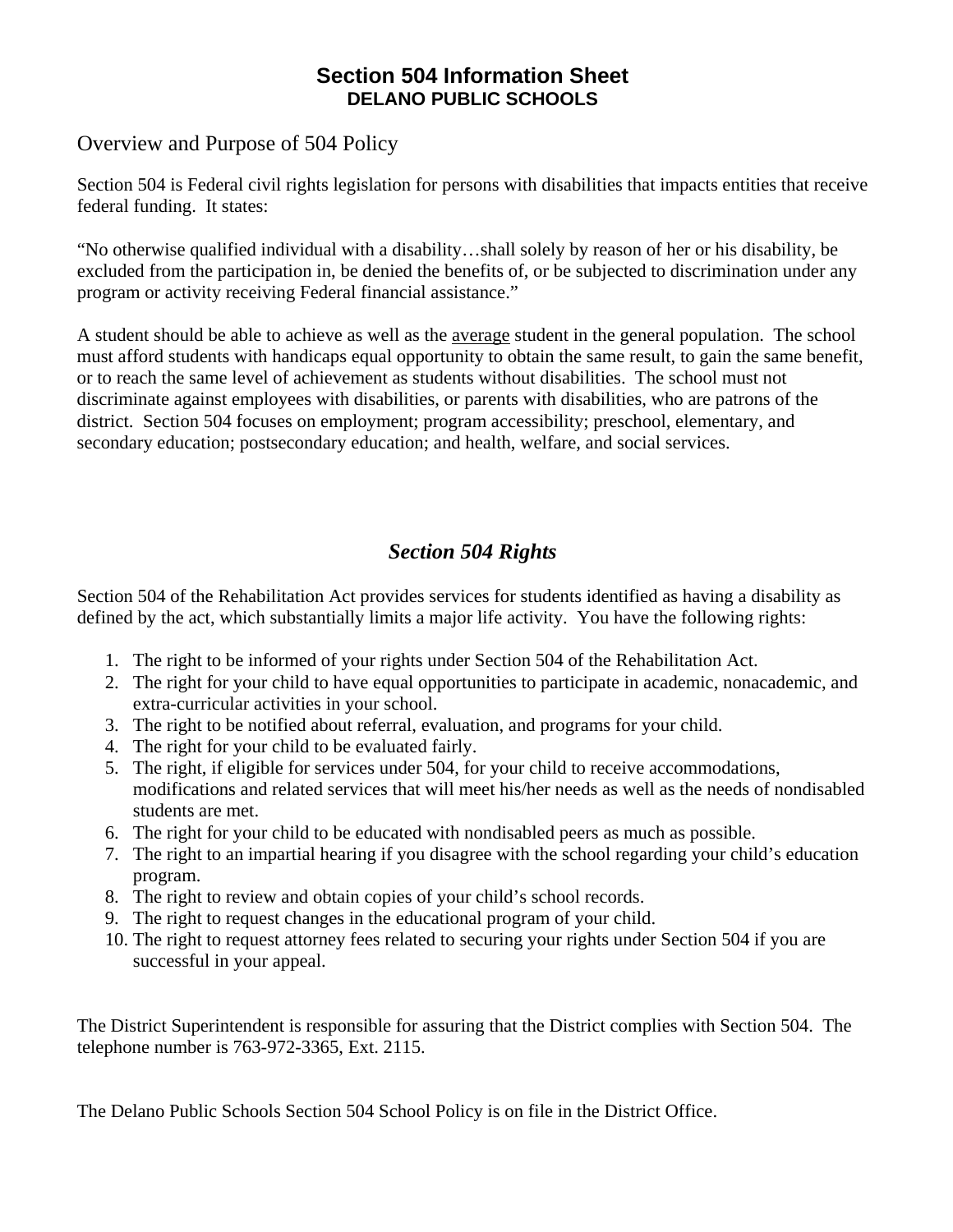## **DELANO PUBLIC SCHOOLS Section 504 Referral Form**

| <b>Student:</b>        | <b>Referral Date:</b><br><u>and the contract of the contract of the contract of the contract of the contract of the contract of the contract of the contract of the contract of the contract of the contract of the contract of the contract of the contr</u> |                                                                                                                       |  |
|------------------------|---------------------------------------------------------------------------------------------------------------------------------------------------------------------------------------------------------------------------------------------------------------|-----------------------------------------------------------------------------------------------------------------------|--|
| Date of Birth:         | <b>Grade:</b><br>School:                                                                                                                                                                                                                                      | <u>and the state of the state of the state of the state of the state of the state of the state of the state of th</u> |  |
| $\textbf{Parent}(s)$ : | Phone (Home):                                                                                                                                                                                                                                                 | <b>Phone (Work):</b>                                                                                                  |  |
| <b>Address:</b>        | City:                                                                                                                                                                                                                                                         | State:<br>$\mathbf{Zip:}$                                                                                             |  |

**Reason(s) for Referral:** 

**Pre-referral Actions to Address Concerns:** 

#### **Signature of Person Making Referral:**

Parental Notification is required if someone other than the parent is making the referral.

Date: Parent Notified: Parent Notified:

**Please return to Building Principal.**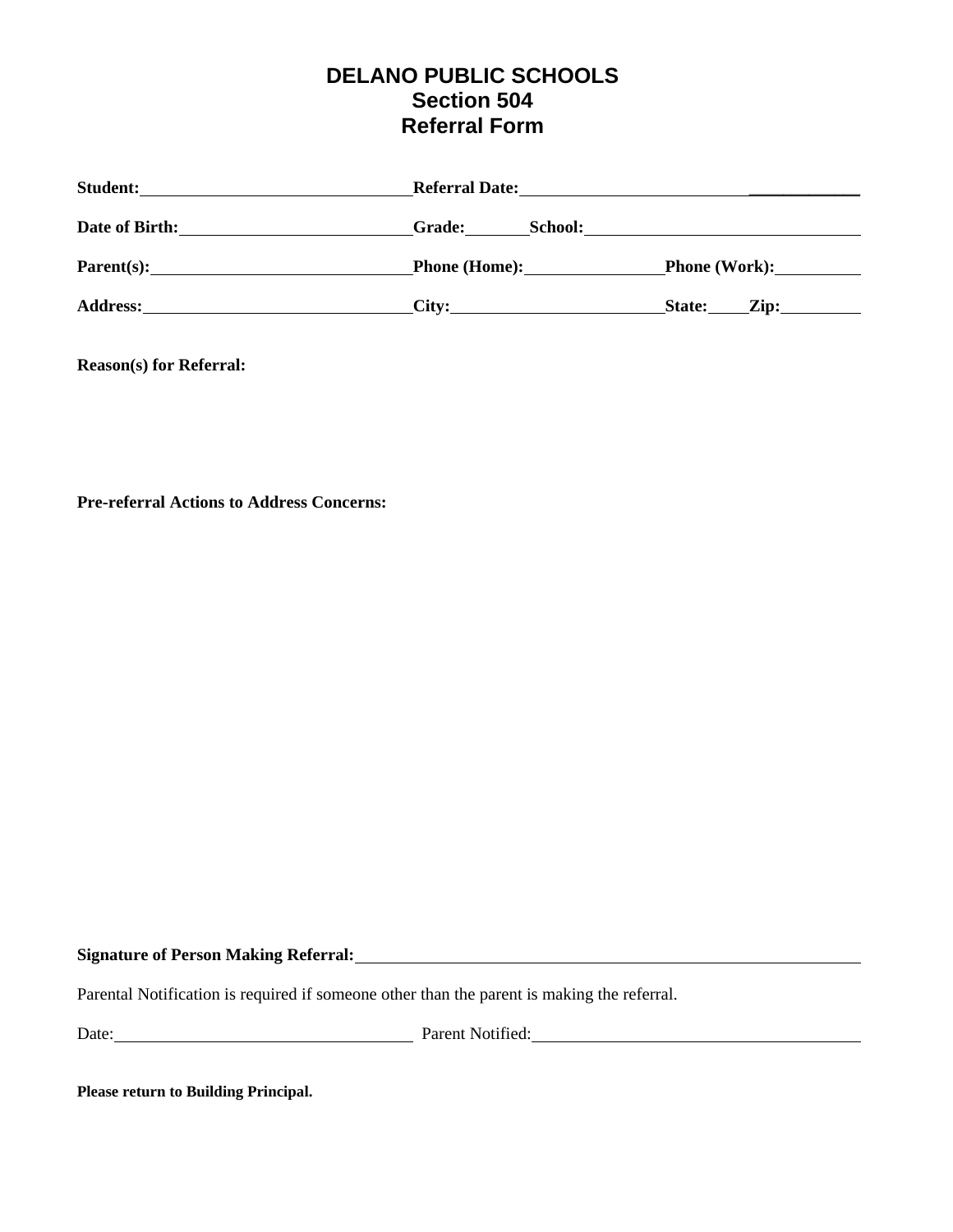## **DELANO PUBLIC SCHOOLS Section 504 Evaluation and Eligibility Determination Form**

|                                                                   | Student Name: Name and Student Name and Student Name and Student Name and Student Name and Student Name and Student Inc.                                                                                            | Date of Report:                                                                                                         |
|-------------------------------------------------------------------|---------------------------------------------------------------------------------------------------------------------------------------------------------------------------------------------------------------------|-------------------------------------------------------------------------------------------------------------------------|
|                                                                   |                                                                                                                                                                                                                     | Grade: Birth date:                                                                                                      |
| Reason for Meeting:                                               |                                                                                                                                                                                                                     | <b>Initial Evaluation</b> Periodic Reevaluation                                                                         |
| <b>Area of Concern:</b>                                           |                                                                                                                                                                                                                     |                                                                                                                         |
| <b>Medical Evaluation:</b>                                        |                                                                                                                                                                                                                     |                                                                                                                         |
|                                                                   |                                                                                                                                                                                                                     |                                                                                                                         |
|                                                                   | <b>Evaluation of Major Life Activity</b><br>speaking; g) breathing; h) learning; i) working; j) other (e.g. bending, stooping, reaching, etc.).                                                                     | Major life activities include: a) caring for oneself; b) performing manual tasks; c) walking; d) seeing; e) hearing; f) |
|                                                                   | Area: Evaluation Method: Evaluation Method:                                                                                                                                                                         |                                                                                                                         |
| Findings:                                                         |                                                                                                                                                                                                                     |                                                                                                                         |
| Findings:                                                         | Area: Evaluation Method: Evaluation Method:                                                                                                                                                                         |                                                                                                                         |
| <b>Eligibility Criteria and Determination</b><br>Yes<br>$\Box$ No | $\Box$ Yes $\Box$ No 1. Student has a mental or physical impairment.<br>$\Box$ Yes $\Box$ No 2. Student's impairment substantially limits a major life activity.<br>3. Student meets 504 team eligibility criteria. |                                                                                                                         |
| Parent(s) provided written notice of rights _________.            |                                                                                                                                                                                                                     |                                                                                                                         |
|                                                                   | (Date)<br>Parent Signature: 1990 1991 1992 Date of Review/Reevaluation:                                                                                                                                             |                                                                                                                         |
| <b>Team Members:</b>                                              |                                                                                                                                                                                                                     |                                                                                                                         |
|                                                                   |                                                                                                                                                                                                                     |                                                                                                                         |
|                                                                   |                                                                                                                                                                                                                     |                                                                                                                         |
|                                                                   |                                                                                                                                                                                                                     |                                                                                                                         |